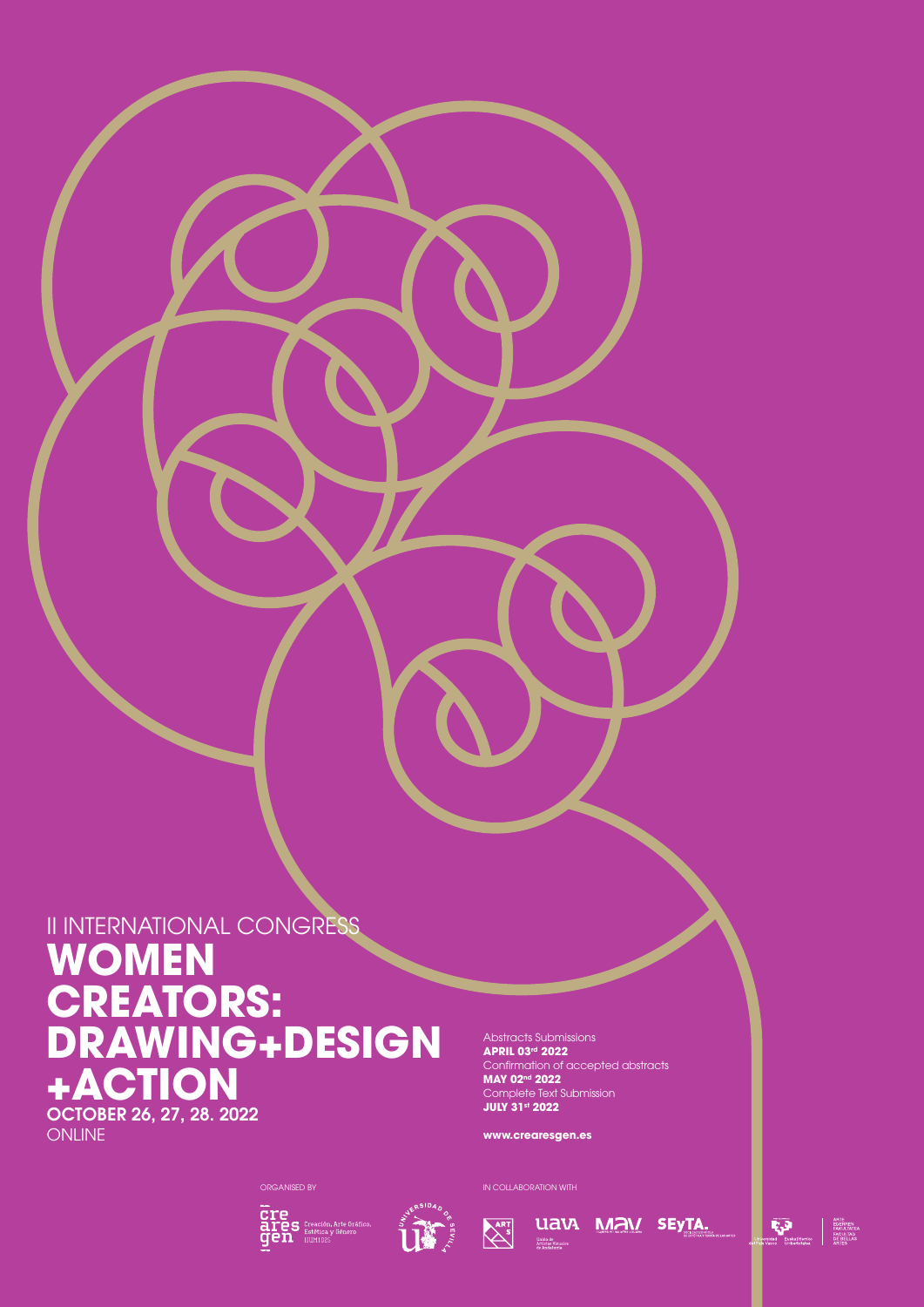# **WOMEN CREATORS: DRAWING+DESIGN +ACTION** OCTOBER 26, 27, 28. 2022

ONI INF

## **CALL FOR PAPERS**

The aim of this *II International Congress Women Creators: Drawing, Design and Action, is to make* visible in the academic field the scientific and artistic research focused on women artist and designers whose essence is linked to drawing or those aspects that are close to it: namely the graphic reflection, the plastic formalization, the graphic art production or the aesthetics.

Organized by the Research Group HUM-1025 Creación, Arte Gráfico, Estética y Género of the Universidad de Sevilla, following the success of the *I Meeting Women Creators: Drawing, stroke and discourse* (2020) and the *I International Congress Women Creators: Drawing, Design and Action*  (2021). The academic event is aimed at research profiles or artists in the field of Fine Arts, Art History, Design, Philosophy, Gender Studies or Aesthetics.

Extended abstract of 4000 words using the template provided, which will be submitted for blind peer review. These abstracts, once approved and presented at the meeting, will be published with isbn.

Accepted languages: Spanish, English, Italian.

### **AREAS AND LINES OF RESEARCH**

- Drawing and graphic creation by woman artists and/or designers.
- Graphic work, impact and production of women designers.
- Feminist aesthetic thought as it relates to drawing and design.
- Performance or installation artists whose work uses drawing or graphic language as the basis for their actions.

# **EXTENDED PUBLICATION**

After the meeting, a publication of the accepted abstracts will be published.

In addition, a book of chapters will be published afterwards, to which the research team HUM-1025 CREARESGEN, Creación, Arte Gráfico, Estética y Género, will invite a selection of participants of the international congress. Publications of results through peer review system, which must be sent by 15 February 2023 as a deadline. Selected papers will be communicated by 15 April 2023.

Both editions will be published with isbn.

# **DATES**

Abstracts Submissions **APRIL 03rd 2022** Confirmation of accepted abstracts **MAY 02nd 2022** Complete Text Submission **JULY 31st 2022** Online meeting **OCTOBER 26, 27, 28. 2022**

# **SENDING PROPOSALS**

Sending proposals and information: jornadasmujerescreadoras@gmail.com

### **REGISTRATION**

(Until full online capacity is reached).

COMMUNICANTS / 1st-30th September / 75 euros ATTENDANTS / Until 20th October / 20 euros ATTENDANTS students from the Universidad de Sevilla and País Vasco; students from Art and Design Schools in Spain; UAVA, SEyTA and MAV Andalucía / Until 12<sup>th</sup> November / 10 euros

ORGANISED BY **IN COLLABORATION WITH** 



**LES** Creación, Arte Gráfico,<br>**COS** Estética y Género<br>ON Expresses HIIM1025







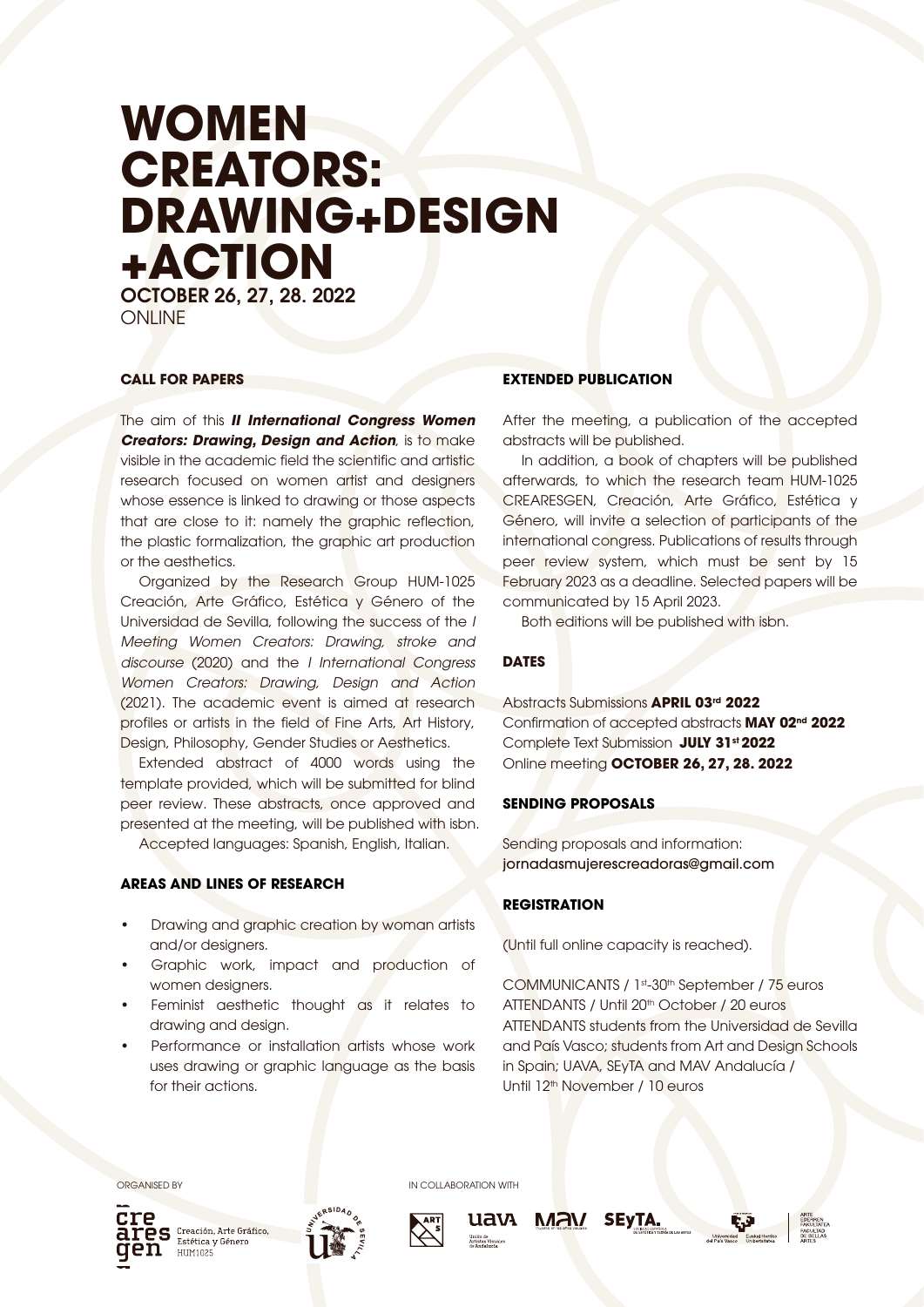# **GUIDELINES FOR AUTHORS**

#### **LENGTH, FONT AND LANGUAJE**

The **extension** of the text must be 4.000 words, including notes and bibliography. The font to be used will be Times new Roman, font size 11, with spacing at 1.5, notes at the end of the text, charts and graphs on separate pages.

Accepted languages: Spanish, English, Italian.

#### **FRONT PAGE**

#### **Title**

It must be concise and informative, with a maximum of 80 characters.

#### **Abstract**

It must be written in a bold typeface and its length must not exceed 200 words.

#### **English Abstract**

It must be written in regular font, English, 200 words.

#### **Key words**

A maximum of 5, in alphabetical order, separated by commas.

#### **Short biography**

a. Data (name and surname, institution, work address and e-mail, phone number).

b. A brief biographical sketch (maximum of 160 words), it is essential to cite:

• Place and date of birth.

• School or College, University and date of obtaining doctoral degree (if applicable, or equivalent), as well as the academic category acquired.

• Names of 3-5 Journals and/or books recently published (number, year).

#### **NOTES**

All footnotes must be in Times New Roman, size 10. The maximum length of all notes should not exceed 1.000 words.

Double inverted commas should be used.

Long quotations (more than 40 words) should not be enclosed in quotation marks and should be presented separately from the paragraph, Times New Roman, size 10.

#### **REFERENCES**

The following rules must be rigorously followed.

A bibliography (referring exclusively to that included in the endnotes) should be provided at the end of the article, in alphabetical order.

\*For the cited bibliography (enclosed at the end of the article), the UNE-ISO 690:2013 standard (identical to the International Standard ISO 690:2010) must be used. Whenever the bibliographic reference has a DOI (Digital Object Identifier), it must be indicated at the end of the reference.

#### **Book/monograph**

First name Surname, Title. City: Publisher, year. Example: Erika Bornay, Arte se escribe con M de Mujer: Mujeres creadas-Mujeres creadoras. Barcelona: SD Edicions, 2010.

#### B**ook chapter/monograph**

First name and Surname, "Title of the chapter". In: Title of the book. City: Publisher, year, pages.

Example: Ana María Huesca, "Programa del Bauhaus de Weimar". En: Hans M. Wingler, La Bauhaus. Weimar Dessau Berlin 1919-1933. Barcelona: Gustavo Gili, 1975, pp. 40-43.

#### **Journal article Printed journal**

First name Surname, "Title of the article", Title of the journal, issue, date, pages.

Example: Silvia Ariza, "De la práctica a la investigación en el arte contemporáneo, producir conocimiento desde la creación", Arte, individuo y sociedad, n.33/2, 2021, pp.537-552.

#### **Digital journal**

First name Surname, Title [Online]. Publisher, City, Year. <website address> [Accessed].

Ejemplo: Alejandro Ratia: El vuelo. 1978-2018. Paloma Navares. Musac [Online]. Artecontexto, 23/11/2020. https://www.artecontexto.com/es/blog.html (Accessed: 12th December, 2020].

#### **Archival sources**

References to primary sources will appear only in the notes and not in the bibliography. The name of the document should be cited in italics, followed by the date, the name of the archive and the place of location, fond, file and dossier. In brackets, the abbreviation of the archive, to be used in subsequent citations, should be given in the first citation. Example: Diploma de estudios de Wera Meyer-Waldeck, Bauhaus-Archiv Berlin (BHA), original, Inv.Nª 11463/7-10.

#### **Other references**

#### **Press articles**

Press articles without author should be cited only in footnote, giving the title and name of the newspaper, place if necessary, followed by the date and pages.

#### **Thesis or dissertation**

First name Surname (year). Title of thesis in round letters (Unpublished doctoral thesis). City: University.

#### **Papers/Congresses/Conferences/Seminars**

First name Surname (year, day and month). Title of the article, paper, seminar. In Name of Congress/Symposium/Seminar (pp. ¿-?). City: Publisher

#### **Documents on the Internet**

First name Surname (year): "Title". In: http://www.[full URL] [date accessed].

#### **FIGURES, CHARTS AND IMAGES**

The number of images provided shall not exceed 8. The images selected must be explanatory of the text (drawing, plans, charts, architectural photos, etc.). The images shall be in JPG/TIFF format, with a resolution of 300 dpi, size approximately A5.

The position of figures, illustrations and tables shall be indicated in the text in brackets (fig. Z). They should be included at the end of the text, on separate pages, with their corresponding captions in Times New Roman, size 10. Images must mention their source. Font: in italics.